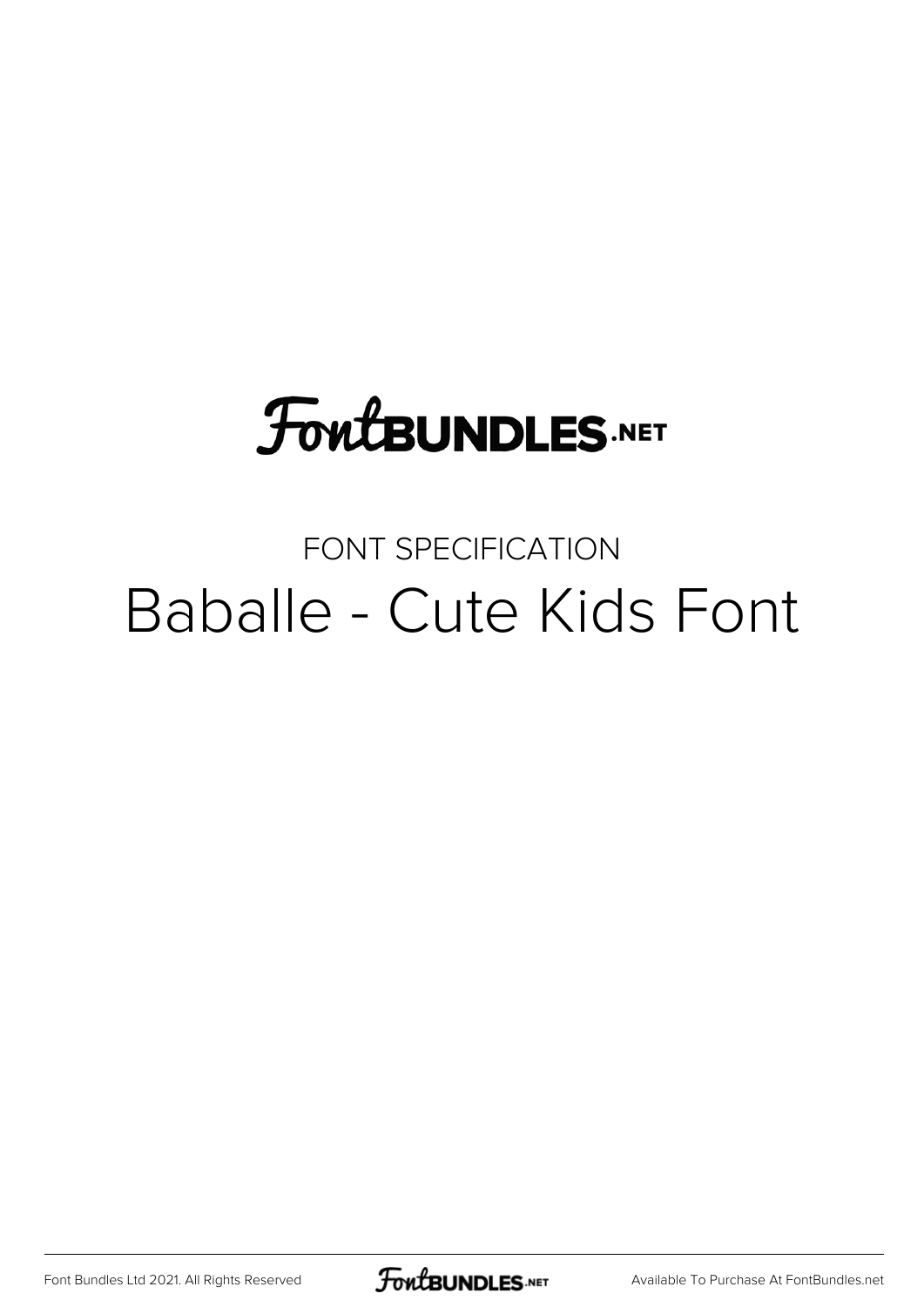Baballe - Regular

**Uppercase Characters** 

### ABCDEFGHIJKLMNOPQRSTUV WXYZ

Lowercase Characters

## abcdefghijklmnoparstuvwx  $9<sub>l</sub>$

Numbers

#### 0123456789

Punctuation and Symbols



All Other Glyphs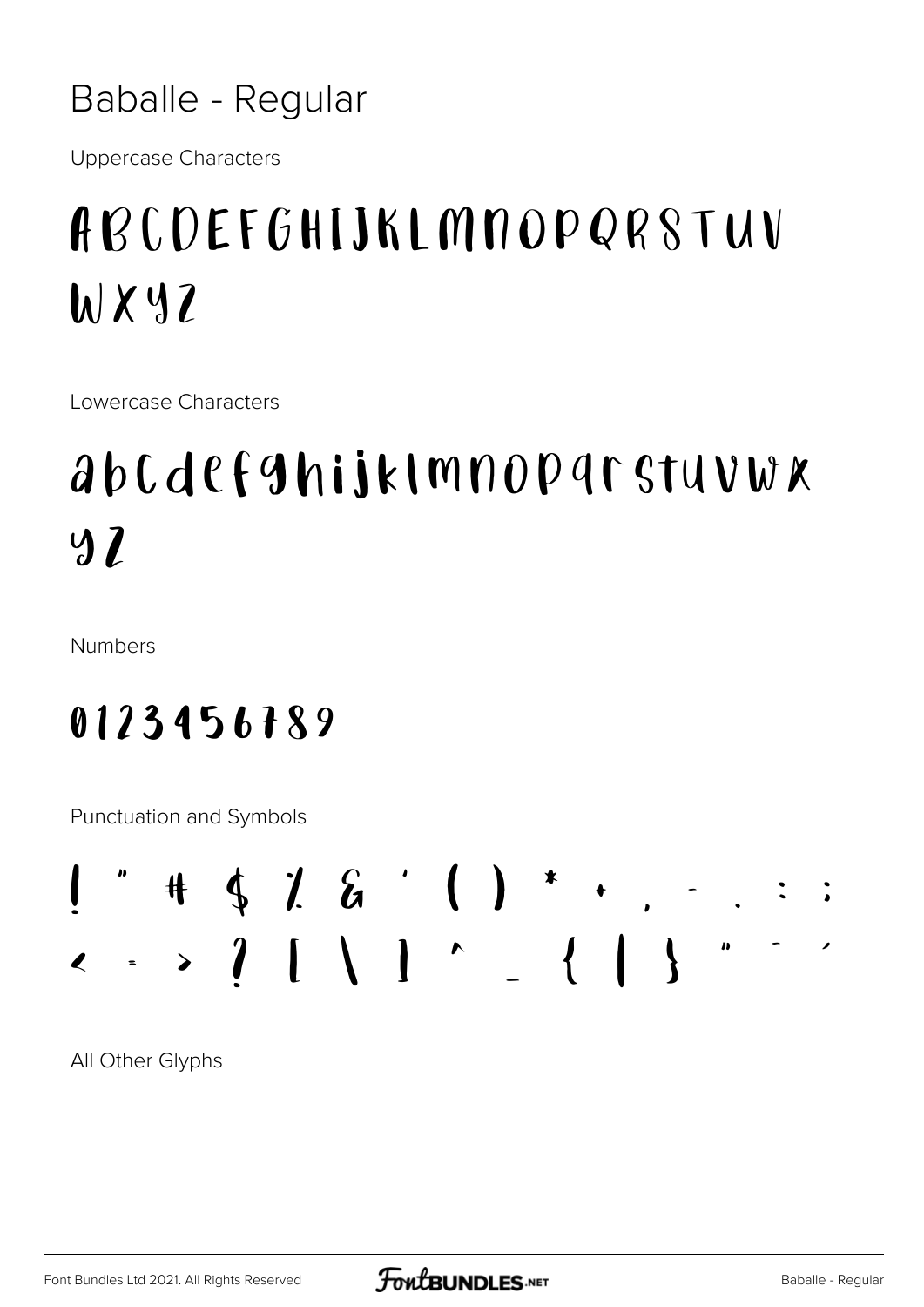|  |  |  | $\begin{array}{ccccccccccccccccc} \hat{\mathbf{H}} & \hat{\mathbf{H}} & \hat{\mathbf{H}} & \hat{\mathbf{H}} & \hat{\mathbf{H}} & \hat{\mathbf{H}} & \hat{\mathbf{E}} & \hat{\mathbf{E}} & \hat{\mathbf{E}} & \hat{\mathbf{E}} & \hat{\mathbf{H}} & \hat{\mathbf{H}} & \hat{\mathbf{H}} & \hat{\mathbf{H}} & \hat{\mathbf{H}} & \hat{\mathbf{H}} & \hat{\mathbf{H}} & \hat{\mathbf{H}} & \hat{\mathbf{H}} & \hat{\mathbf{H}} & \hat{\mathbf{H}} & \hat{\mathbf{H}} & \hat{\mathbf{H}} & \hat$       |  |
|--|--|--|----------------------------------------------------------------------------------------------------------------------------------------------------------------------------------------------------------------------------------------------------------------------------------------------------------------------------------------------------------------------------------------------------------------------------------------------------------------------------------------------------|--|
|  |  |  | $\dot{\mathbf{i}}$ $\dot{\mathbf{i}}$ $\dot{\mathbf{i}}$ $\ddot{\mathbf{n}}$ $\dot{\mathbf{0}}$ $\dot{\mathbf{0}}$ $\dot{\mathbf{0}}$                                                                                                                                                                                                                                                                                                                                                              |  |
|  |  |  | ÖÙÚ Û Ű Ű Ý K À Á                                                                                                                                                                                                                                                                                                                                                                                                                                                                                  |  |
|  |  |  | $\hat{a}$ $\hat{a}$ $\hat{a}$ $\hat{c}$ $\hat{c}$ $\hat{c}$ $\hat{c}$ i                                                                                                                                                                                                                                                                                                                                                                                                                            |  |
|  |  |  | $\hat{\mathbf{i}}$ $\hat{\mathbf{i}}$ $\hat{\mathbf{v}}$ $\hat{\mathbf{0}}$ $\hat{\mathbf{0}}$ $\hat{\mathbf{0}}$ $\hat{\mathbf{0}}$ $\hat{\mathbf{0}}$ $\hat{\mathbf{u}}$                                                                                                                                                                                                                                                                                                                         |  |
|  |  |  | $\begin{array}{ccccccccccccccccc} \mathring{U} & \mathring{U} & \mathring{U} & \mathring{U} & \mathring{Y} & \mathring{Y} & \mathring{H} & \mathring{d} & \mathring{U} & \mathring{U} & \mathring{U} & \mathring{U} & \mathring{U} & \mathring{U} & \mathring{U} & \mathring{U} & \mathring{U} & \mathring{U} & \mathring{U} & \mathring{U} & \mathring{U} & \mathring{U} & \mathring{U} & \mathring{U} & \mathring{U} & \mathring{U} & \mathring{U} & \mathring{U} & \mathring{U} & \mathring{U}$ |  |
|  |  |  | Ô Ô Ċ Ċ Č Č Ŏ ď Ē                                                                                                                                                                                                                                                                                                                                                                                                                                                                                  |  |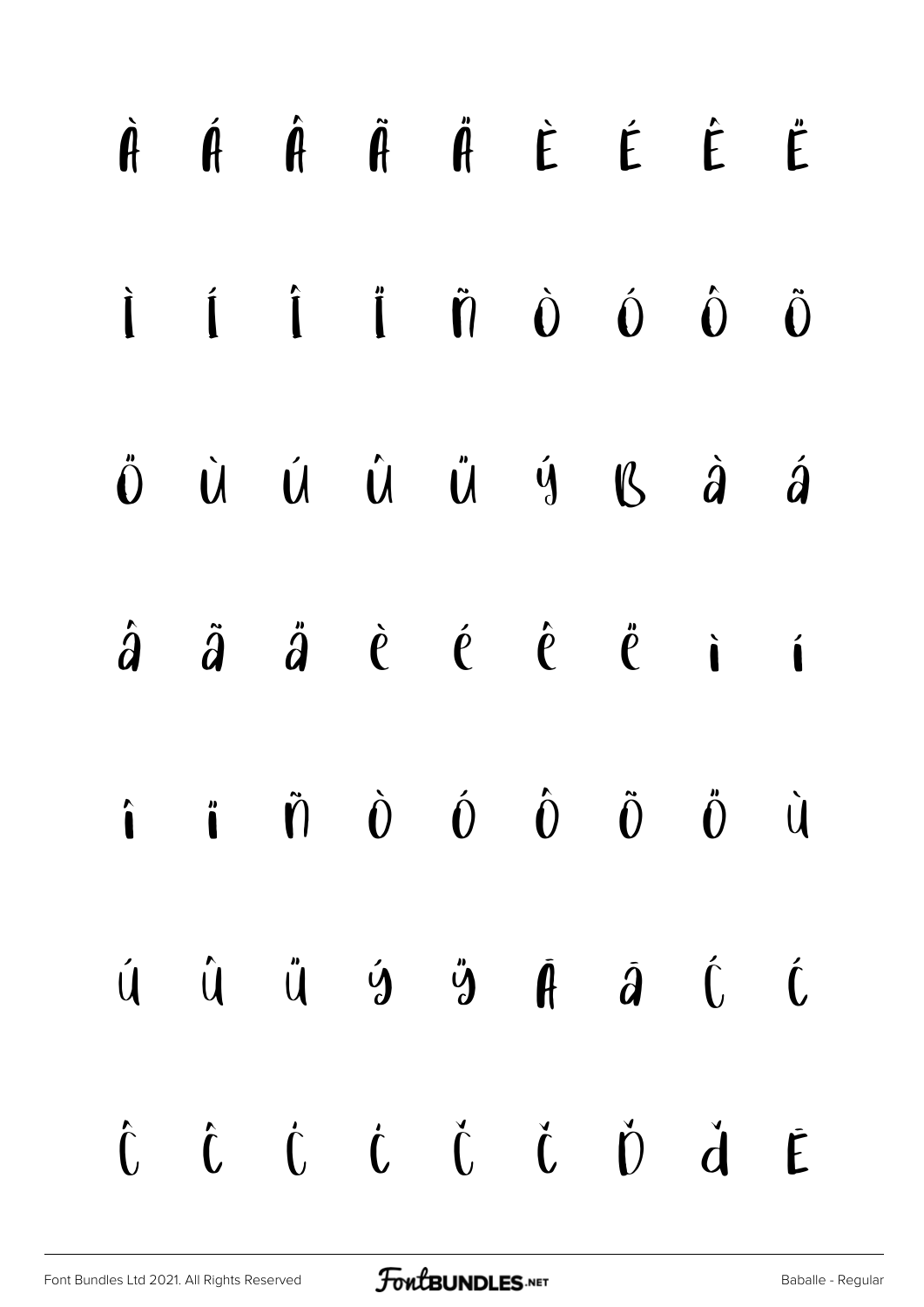|  | $\begin{array}{cccccccccccccc} \hat{C} & \hat{E} & \hat{C} & \hat{C} & \hat{C} & \hat{C} & \hat{G} & \hat{G} & \hat{G} & \hat{G} & \hat{G} & \end{array}$                                                                                                                                                                                                                                                                                                                                    |  |  |  |
|--|----------------------------------------------------------------------------------------------------------------------------------------------------------------------------------------------------------------------------------------------------------------------------------------------------------------------------------------------------------------------------------------------------------------------------------------------------------------------------------------------|--|--|--|
|  | $\begin{array}{ccccccccccccc}\nG & Q & \hat{H} & \hat{H} & \hat{I} & \hat{I} & \hat{I} & \hat{I}\n\end{array}$                                                                                                                                                                                                                                                                                                                                                                               |  |  |  |
|  | $\mathbf{i}$ $\mathbf{j}$ $\mathbf{k}$ $\mathbf{k}$ $\mathbf{i}$ $\mathbf{k}$ $\mathbf{j}$                                                                                                                                                                                                                                                                                                                                                                                                   |  |  |  |
|  | i i ń ń ņ ņ ň ň ō                                                                                                                                                                                                                                                                                                                                                                                                                                                                            |  |  |  |
|  | $\begin{array}{ccccccccccccccccc} \hat{\mathbf{0}} & \hat{\mathbf{0}} & \hat{\mathbf{0}} & \hat{\mathbf{0}} & \hat{\mathbf{0}} & \hat{\mathbf{0}} & \hat{\mathbf{0}} & \hat{\mathbf{0}} & \hat{\mathbf{0}} & \hat{\mathbf{0}} & \hat{\mathbf{0}} & \hat{\mathbf{0}} & \hat{\mathbf{0}} & \hat{\mathbf{0}} & \hat{\mathbf{0}} & \hat{\mathbf{0}} & \hat{\mathbf{0}} & \hat{\mathbf{0}} & \hat{\mathbf{0}} & \hat{\mathbf{0}} & \hat{\mathbf{0}} & \hat{\mathbf{0}} & \hat{\mathbf{0}} & \hat$ |  |  |  |
|  | $\dot{S} \quad \dot{S} \quad \dot{S} \quad \dot{S} \quad \dot{S} \quad \dot{S} \quad \dot{T} \quad \dot{T}$                                                                                                                                                                                                                                                                                                                                                                                  |  |  |  |
|  | t ũũ ũù ű ű ű ŵ                                                                                                                                                                                                                                                                                                                                                                                                                                                                              |  |  |  |